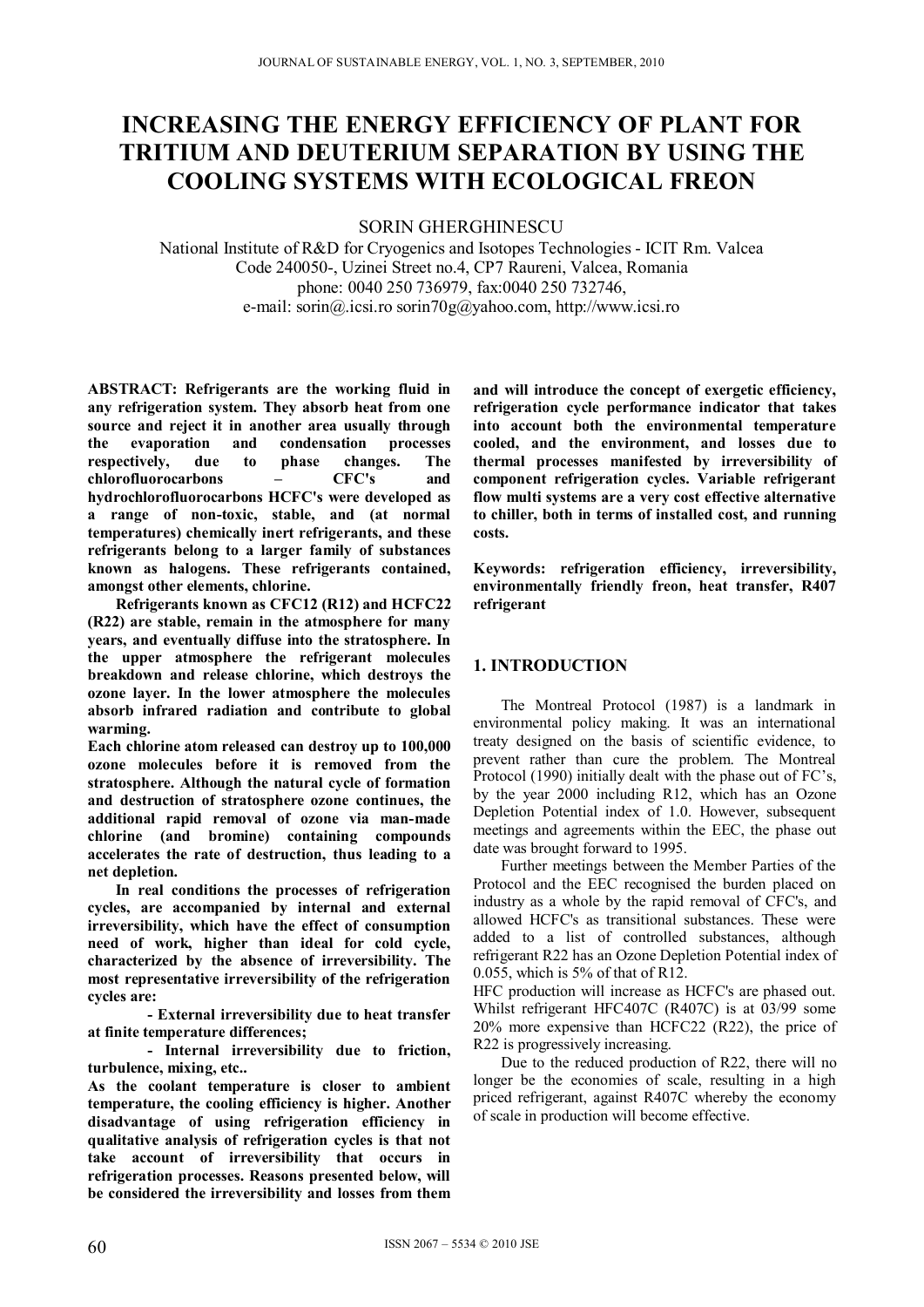

**Fig. 1 Working principle of refrigeration systems** 

- VL Throttle valve
- V- Evaporator
- K Condenser
- C Compressor



**Fig. 2 The real process in p-h diagram, for R407 refrigerant.** 



### **2. SYSTEM ANALYSIS**

**Fig. 3 The irreversibility of refrigeration cycle** 

 Cooling efficiency, provides comprehensive information on the performance level of the cycle, but is a parameter that does not take into account the cold quality obtained.

 In Figure3 is represented in the T-S diagram, a real refrigeration cycle with the subcoled in condenser and overheating in vaporizer, which allows the study of the major irreversibility of the refrigeration cycles.

 For the calculation of all losses due to irreversibility and generally denoted by Ir, is used Guy-Stodola theorem, which in mathematical terms can be written as:

$$
Ir = T_a \cdot \Delta_{s_{\text{sys}}} \tag{1}
$$

where  $T_a$  is ambient temperature and  $\Delta_{\rm s-sys}$  entropy change in thermal system that includes the entropy

change with the environment,  $\Delta_{s\text{hs}}$  entropy of heat sources and  $\Delta$ <sub>s ra</sub> entropy of refrigerant agent:

$$
\Delta_{s_{\text{g}}\text{sys}} = \Delta_{s_{\text{g}}\text{hs}} + \Delta_{s_{\text{g}}\text{ra}} \tag{2}
$$

 Ideal compression process is represented by the diagram in Figure 3 by adiabatic transformation 1'-2t characterized by a constant entropy and the real process is represented by polytrophic transformation 1'-2r characterized by increasing entropy due to internal irreversibility. Irreversibility of this process are internal, and in the absence of thermal interactions with the environment.

 Losses due to irreversibility of compressor process can be calculated by the relationship:

$$
Ir_c = T_a \cdot \Delta_{s \_1a} = T_a \cdot (s_{2r} - s_{1r}) \qquad (3)
$$

area a,b,c,d

 Real process of condensation, represented on the chart by isobaric transformation 2r-2'-3-3 '(Figure 3), is characterized by external irreversibility due to heat transfer at finite temperature differences. Condensation process can be split into three subprocesses: low overheating  $2r-2$ ',  $2^2-3$  condensation and subcooling process 3-3'. For each stage of the condenser heat transfer, we can write Guy-Stodola equation for determining the losses due to irreversibility.

 Losses due to irreversibility of the low overheating process are calculated by:

$$
Ir_{\text{lab}} = T_a \cdot (\Delta_{s_{\text{B}} - HS\text{lab}} + \Delta_{s_{\text{B}} - \text{ra}}) = q_{\text{lab}} + T_a \cdot (s_{2} - s_{2r}) \tag{4}
$$

area 2r, 2', e, c

where  $\Delta_{s}$  *HSloh* is the change in entropy of hot source after overheating process, because it (the environment) absorbed specific heat of low overheating.

 Losses due to irreversibility of the condensation process are calculated by:

$$
I_{c} = T_a \cdot (\Delta_{s_{\text{max}}} + \Delta_{s_{\text{max}}}) = q_c + T_a \cdot (s_3 - s_2) (5)
$$
  
area 2', 3, g, e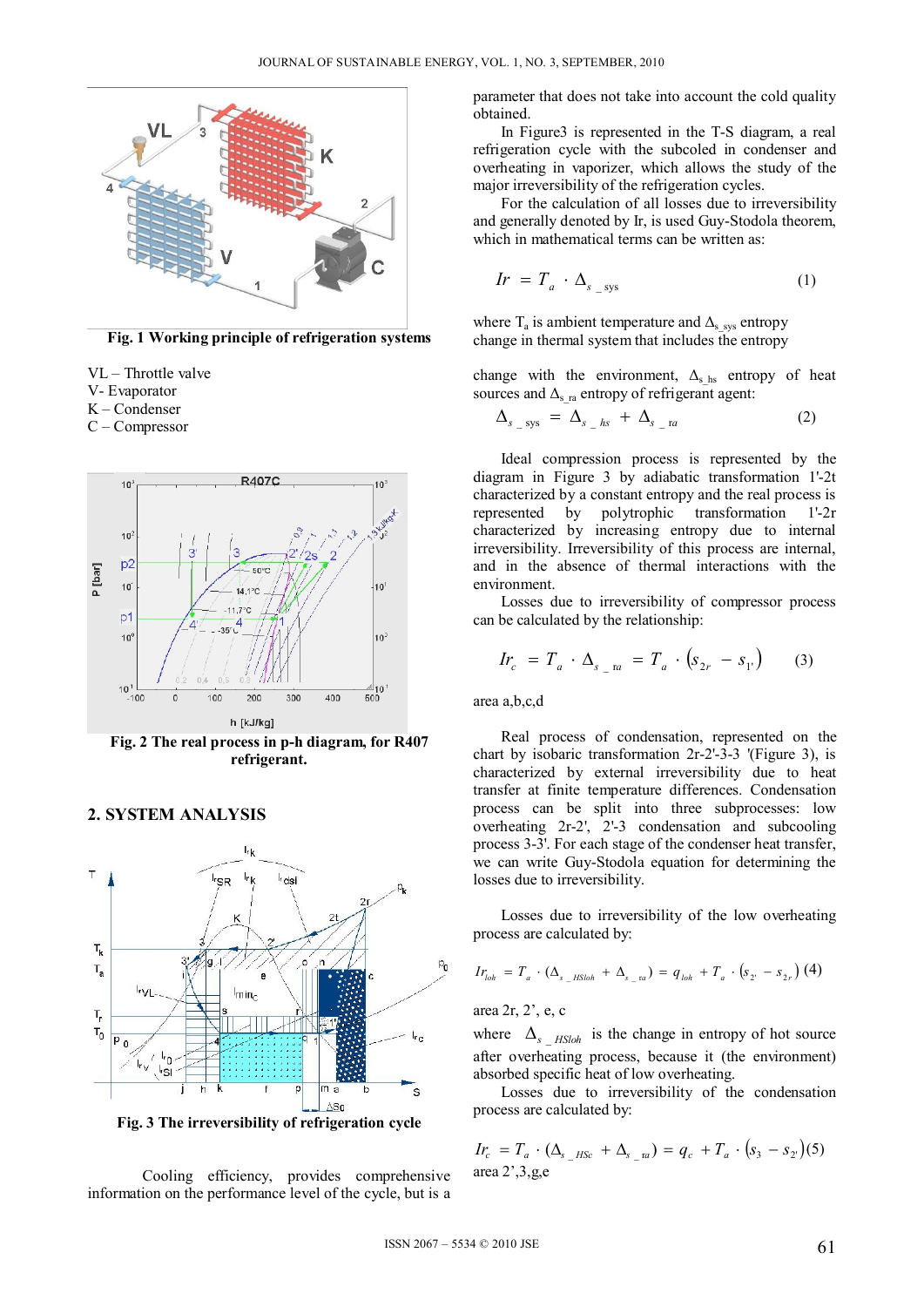where  $\Delta_{s\, HSc}$  is the change in entropy of hot source after condensing process, because it (the environment) absorbed specific heat of condensation process.

Losses due to irreversibility of the subcooling process

$$
Ir_{SC} = T_a \cdot (\Delta_{s_H SSC} + \Delta_{s_H S1})
$$
  
=  $q_{SC} + T_a \cdot (s_3 - s_2 \cdot)$  (6)

area  $3,3$ ',i,g

where  $\Delta_{s}$  *HSsc* is the change in entropy of hot source after subcooling process, because it (the environment) absorbed specific heat of subcooling process.

 Losses due to irreversibility of the throttling adiabatic process

$$
Irv = Ta \cdot \Delta_{s_1 a} = T_a \cdot (s_4 - s_3)
$$
 (7)

area l,i,j,k

 Real process of vaporization 4-1-1'(Figure 3) is accompanied by irreversibility due to heat transferred to finite temperature differences. Vaporization process can be divided into two phases, the vaporization 4-1 and overheating 1-1'.

$$
Ir_0 = T_a \cdot (\Delta_{s_{-}ra} - \Delta_{s_{-}sc0}) = T_a \cdot \Delta_{s_{-}0}(8)
$$

area m,n,o,p

$$
Iroh = Ta \cdot (\Delta_{s-ra} + \Delta_{s-SCoh})
$$
  
= T<sub>a</sub> \cdot (s<sub>1</sub> - s<sub>1</sub>) - q<sub>oh</sub>  
area n,d,1,1' (Figure 3) (9)



# **3. APPLICATION**

The experimental Pilot Plant for Tritium and

Deuterium Separation, part of National Research and Development Institute for Cryogenics and Isotopic Technologies - ICSI Rm.Valcea, as principal target have to establish the technology of the water-hydrogen catalyzed isotopic exchange and cryogenic distillation for mixtures of hydrogen and his isotopes diatomic species.



**Fig. 5 The flow diagram of a combined LPCE-CD heavy water detritiation process** 



#### **Fig. 6 The Chiller system in isotopic exchange process**

In LPCE module the tritium is transferred of water in deuterium flow by catalytic exchange in liquid phase:

 $DTO(1) + D<sub>2</sub>O(v) \Leftrightarrow DTO(v) + D<sub>2</sub>O(1)$  $DTO(v) + D_2 \Leftrightarrow DT + D_2O(v)$ 

l – Liquid phase

 $v - V$ apour phase

Transfer process occurs on hydrophobic catalytic fillers that allow direct contact between water and deuterium gas in liquid form on the catalyst surface. Deuterium, enriched in heavy isotopes, leaving at the top of LPCE column and enter in C1 condenser, where is cooled and condensed the water vapor, cooling circulation achieved by countercurrent flow with subcooled water at temperature  $4 - 6^0C$ . Subcooled water system consists of a fully automated Chiller, cooling water being mixed with antifreeze. Of C1 condenser, deuterium is sent to plant 200 for advanced drying.